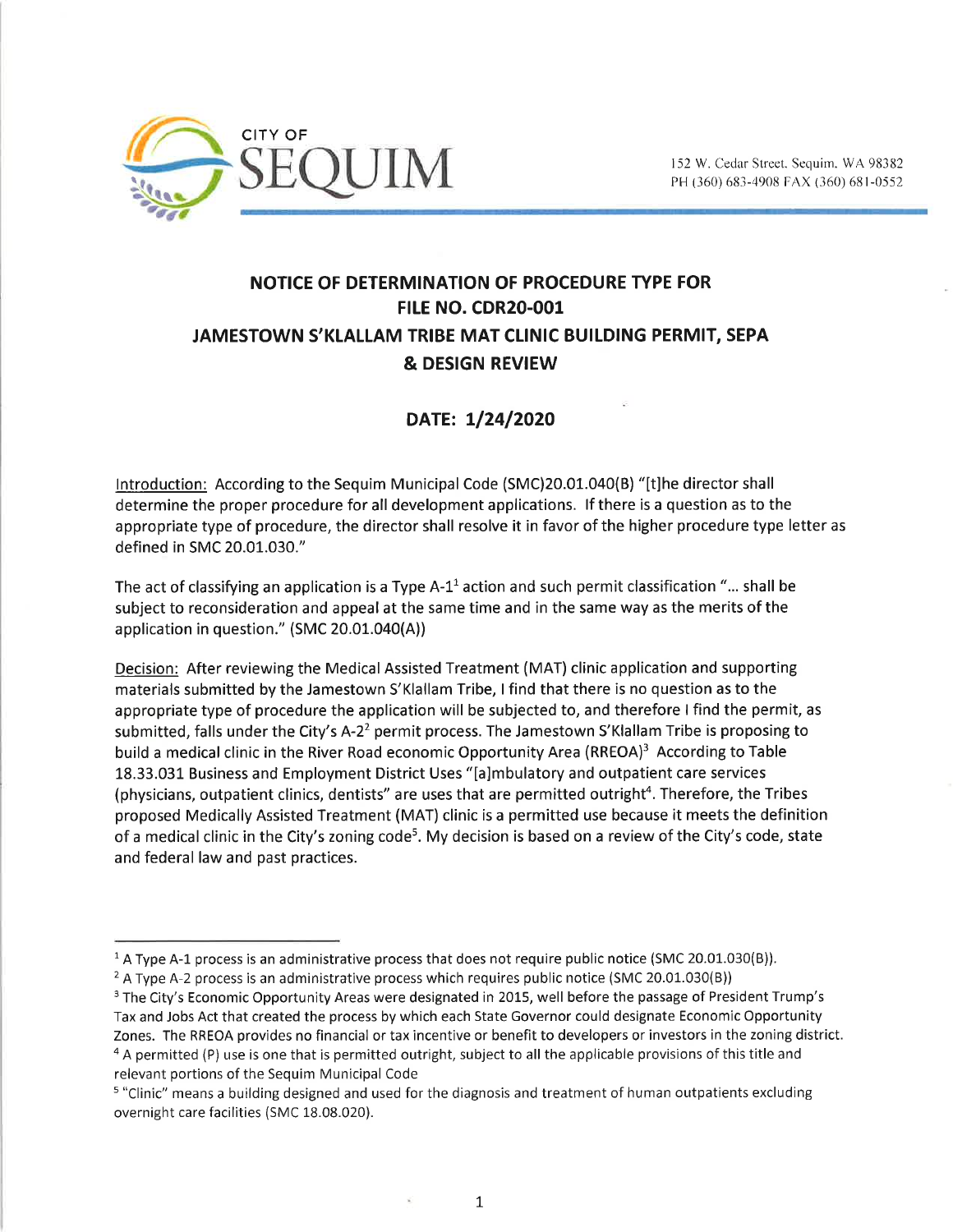Discussion: The Tribe's MAT clinic application consists of a building permit, design review and State Environmental Policy Act (SEPA). A building permit is a Type 16 application, SEPA review is considered <sup>a</sup> Type  $2^7$  application, therefore, the Type 2 process is used for the subject application.<sup>8</sup> The C-1, C-2 or C-3 permit types in Table 2 below do not contain a process within which the Tribes MAT clinic fits, unless one considers the application to be a "special use".<sup>9</sup> As discussed below, the subject application is not a special use or Essential Public Facility (EPF) because, first, the facílity is not an "in-patient substance abuse facility"<sup>10</sup>, second, it is not "difficult to site", and third, the courts have a long history of requiring local government to treat drug treatment clinics and offices as they treat other medical clinics and offices.



Arguments have been made that the Tribe's proposed MAT clinic is an essential public facility and, therefore, should be processed according to the City's C-2 permitting process. The theory is that the City's code lists "alcoholism or drug treatment centers" as uses "[t]he council may permit ... in districts from which they are now prohibited by this title".11 Because the SMC does not include a definition of "drug treatment centers" one needs to look to the applicable sections of the Revised Code of

<sup>&</sup>lt;sup>6</sup> SMC 20.010.020T. "Type A-1 process" means a process which involves an application that is subject to clear, objective and nondiscretionary standards that require the exercise of professional judgment about technical issues and therefore does not require public participation

<sup>7</sup>SMC 20.010.020U. "Type A-2 process" means a process which involves an application that is subject to objective and subjective standards that require the exercise of limited discretion about non-technical issues and about which there may be a limited public interest.

<sup>&</sup>lt;sup>8</sup> Design review is not a permit, but instead a process to provide guidance and standards for the site and structural development of commercial, industrial, mixed-use and multifamily projects ..." SMC 18.24.010

 $9$  Special uses are treated similarly to essential public facilities in SMC 18.56

<sup>&</sup>lt;sup>10</sup> WAC 365-196-550viii lists "in-patient facilities, including substance abuse facilities as EPFs.

<sup>&</sup>lt;sup>11</sup> SMC 18.56.030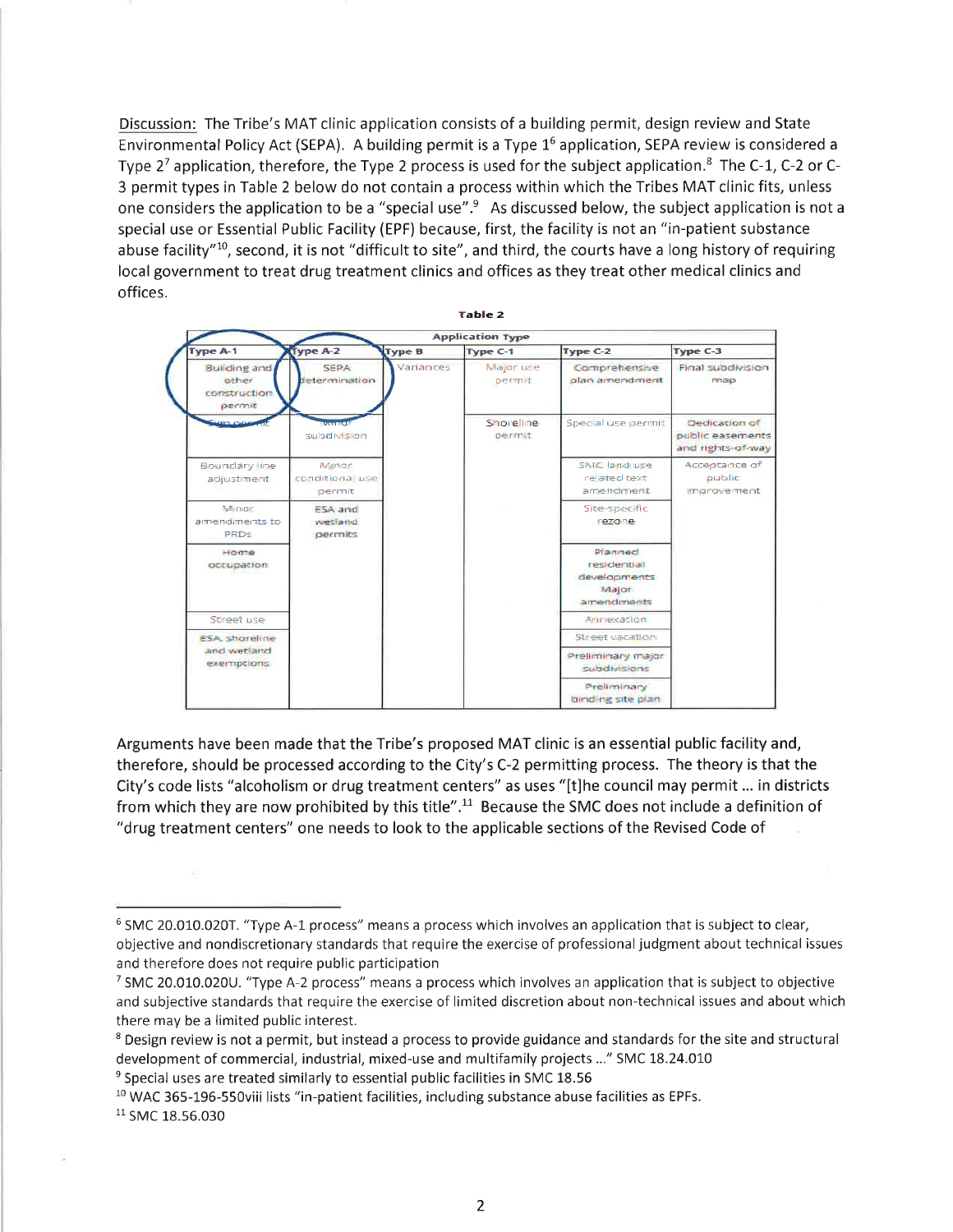Washington (RCW) and the Washington Administrative Code (WAC) for an understanding of what the legislation contemplated this type of essential public facility to be.

According to WAC 365-196-550(a) "[t]he term "essential public facilities" (EPF) refers to public facilities that are typically difficult to site." WAC 365-196-550 lists the types of facilities that are considered essential public facilities in the state. The use most like the SMC referenced "drug treatment centers" is "[i]n- patient facilities, including substance abuse facilities:..."<sup>12</sup> (emphasis added). According to the submitted application the proposed MAT clinic will not provide in-patient services, but instead will provide outpatient treatment typical of other types of medical clinics and/or offices. The fact that the MAT clinic will treat recovering opioid addicts is irrelevant to whether the facility is an EPF under state or local law.

Furthermore, RCW 36.70.200(1) defines EPFs as "those facilities that are difficult to site,..." and it is difficult to conclude the siting a L6,7OO square foot medial clinic is "difficult". The City has approved <sup>a</sup> number of medical clinics over the past 30 years with no difficulty and, except for the outcry by some members of the public, there is no evidence that this drug treatment clinic is more difficult to site than any of the medical clinics previously approved by the City<sup>13</sup> or any other office or commercial building of a similar size, such as Rite Aid (17,272 sq. ft.) or Walgreens (14,470 sq. ft) or the much larger Jamestown Family Clinic<sup>14</sup> (~35,000 sq. ft.).

Finally, even if one could conclude that the proposed MAT clinic was actually an essential public facility subject to the City's conditional use process, at best the City could only condition the approval of the project because state law prohibits local government from precluding the siting of essential public facilities<sup>15</sup> and/or imposing unreasonable conditions that make the project impracticable.<sup>16</sup>

Analysis of the city's and state's essential public facilities language leads me to conclude that the proposed L6,7O0 square foot MAT clinic does not meet the definition of an EFP and is, instead, only distinguished from any other clinic or office providing medical services by way of the nature of the patient's medical condition and medical therapy.

To further illustrate, SMC 18.56.030(J), upon which some opponents rely states as follows, emphasis added:

The council may permit the following uses in districts from which they are now prohibited by this title:

J. Group homes, *alcoholism or drug treatment centers*, detoxification centers, work release facilities for convicts or ex-convicts, or other housing serving as an alternative to incarceration with L2 or more residents.

<sup>&</sup>lt;sup>12</sup> WAC 365-196-550(viii)

<sup>&</sup>lt;sup>13</sup> File Reference number DRB16-001 (Design Review Application) & SEPA 16-006 (SEPA Checklist), Sequim Retina Properties, June 3, 2016; Notice of Environment Review, SEPA File# 09/001, Mitigated Determination of Non-Significance, Jamestown S'Klallam Tribe,02/t0/09; SEPA Checklist, Olympic Memorial Hospital, Sequim Outpatient Clinic, 1988.

 $<sup>14</sup>$  Interestingly, the Tribe has advised that this clinic has been using medically assisted treatment at this facility for</sup> at least the past 18 months and merely seeks to consolidate services.

ls Rcw 36.70A.200(5)

<sup>&</sup>lt;sup>16</sup> Cascade Bicycle, 07-3-0010c, FDO at 17.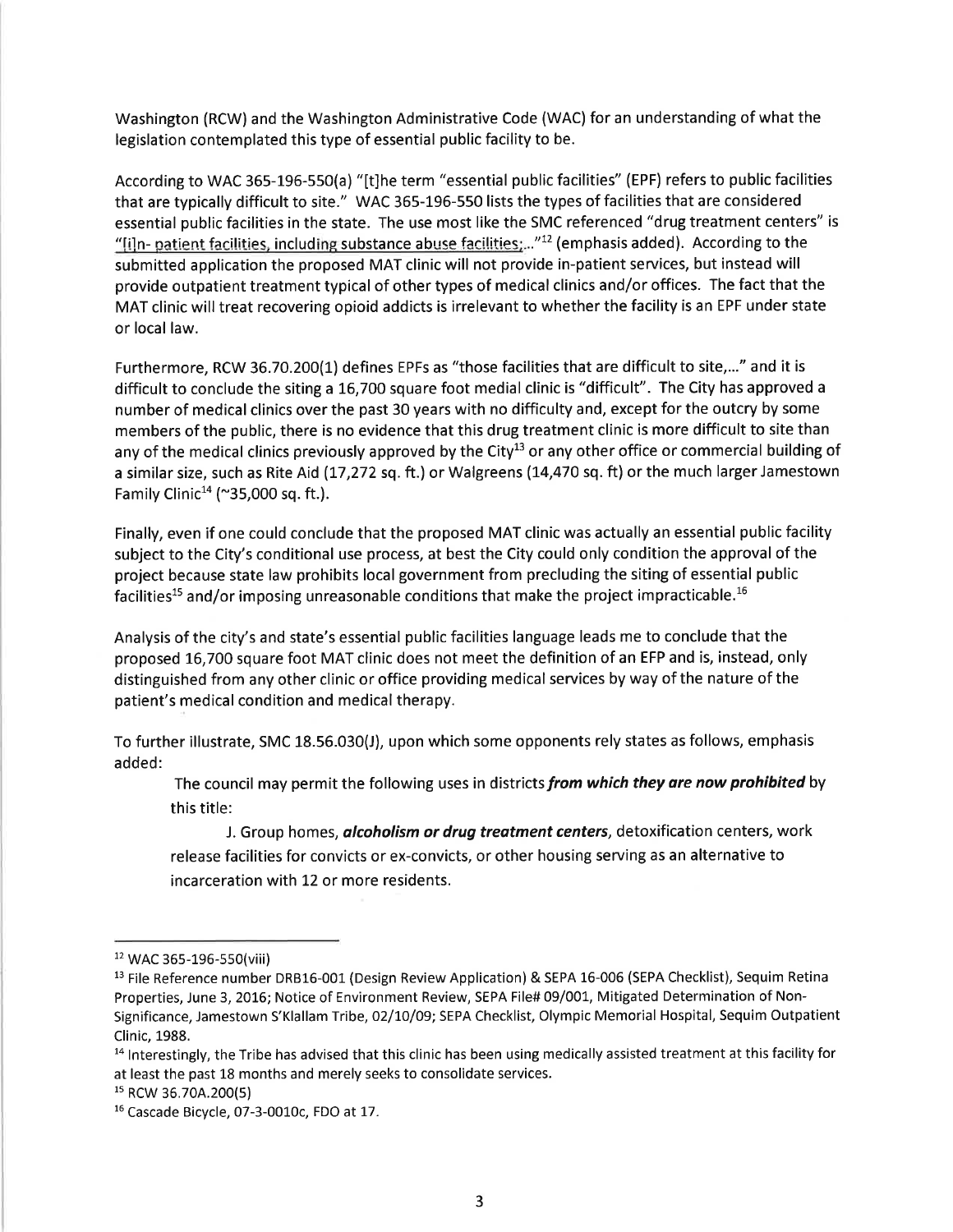Notably absent from the opponents' analysis is the simple fact that the City, despite the language in its code, is prevented from enforcing such prohibitions because case law has made clear that jurisdictions cannot discriminate against medical facilities by virtue of what type of medication is prescribed.

For example, arguing that clinic's drug treatment services are distinguishable from diabetes or cancer clinics is a position contrary to well settled case law. As a result of multíple decisions over the past twenty-years, such as the Third Circuits decision in New Directions, municipalities are prohibited to treat drug treatment facility's (i.e. methadone clinics) any differently than "ordinary" medical clinics for zoning purposes.<sup>17</sup>

Other cases supporting equal treatment of medical clinics regardless of the actual "treatment" method being provided at the clinic demonstrates this fact.

An addiction treatment center, which was licensed for detoxification, withdrawal, or maintenance of addicts, wos permitted "office" under the zoning ordinonce like other medical offices, in which dispensotion of drugs wos viewed os port of services provided, and the center could not be denied use permit on theory that its "primary purpose" was dispensation of methadone. Comprehensive Addiction Treatment Services, Inc. v. City and County of Denver, 795 P.2d 27 I (Colo. Ct. App. 1989).

A methodone clinic is a volid use under the outhorization for offices for professionol persons. Since the methadone clinic has doctors, nurses, and other licensed professionals who assist in physical and mental treatment of the persons in the program, it constitutes a professional office. While excluded os a clinic due to the insufficient number of doctors, it is a permitted use without necessity of any special-use permit. A resolution by the council stating their interpretation of the zoning restriction is not binding by the court as an attempt to regulate judicial decisions. Village of Maywood v. Health, Inc., 104 111. App. 3d 948, 60 111. Dec, 713,433 N.E.2d951 (1st Dist. 1982).

A methodone mointenance treatment center for heroin oddicts in o business district is proper as within the classification of professional offices. Where the treatment center operates only during restricted hours ond for nonresident patients, it does not foll outside the clossificotion by being <sup>a</sup> hospital and constitutes reasonable use within the personal services provisions. A resolution by the council against any treatment center is not effective. L & L Clinics, Inc. v. Town of Irvington, 189 N.J. Super. 332, 460 A.2d 152 (App. Div. 1983)<sup>18</sup>.

Additionally, in Georgia, a court held that the Americans wíth Disabilities Act (ADA) prohibits local governments from administering licensing and zoning permit procedures in a manner that subjects persons with disabilities to discrimination based on their disability.<sup>19</sup>

ln Maryland, Baltimore County's special methadone policy that required methadone programs to undergo a public hearing rather than locate as of right as a medical office was found to have a disproportional

<sup>&</sup>lt;sup>17</sup> New Directions Treatment Services v. City of Reading, 490 F 3d. 293 (3<sup>rd</sup> Cir. 2007); Bay Area Addiction Research and Treatment v. City of Antioch, 179 F.3d 725 (9<sup>th</sup> Cir. 1999); Comprehensive Addiction Treatment Services, Inc. v. City and County of Denver, 795 P.2d 271 (Colo Ct. App. 1989); Village of Maywood v. Health, Inc., 104 Ill. App. 3d 948, 60 Ill. Dec.713, 433 N.E.2d 951 (1st Dist. 1982)

<sup>&</sup>lt;sup>18</sup> WESTLAW, Ordinance Law Annotations, Narcotics: Illegal Substances, September 2018 Update

<sup>&</sup>lt;sup>19</sup> Pack v. Clayton County, Georgia, 1993 WL 837007 (N.D. Ga. 1993)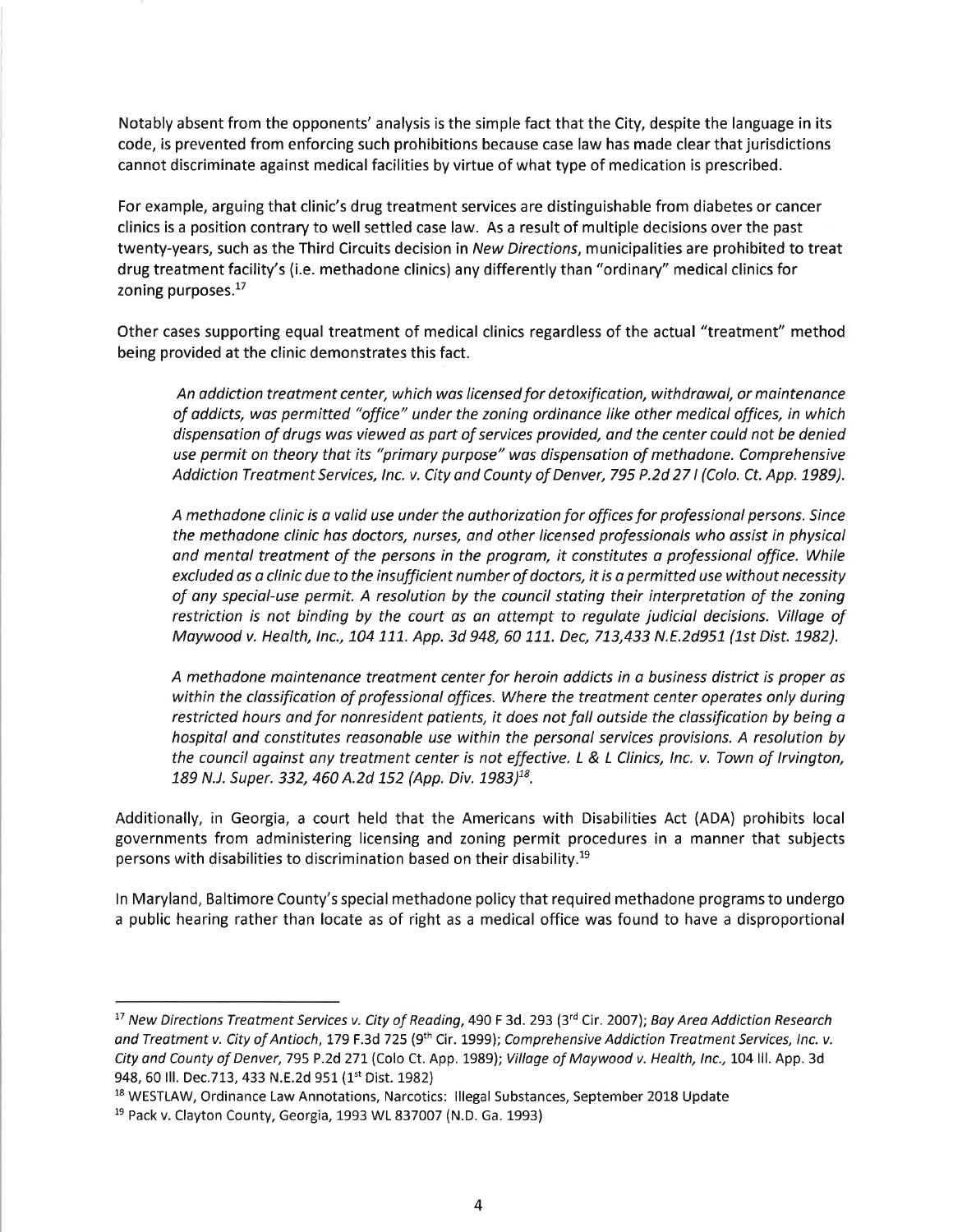burden on a protected class of individuals because no other medical facility was required to undergo such a process. $20$ 

In THW Group LLC v. Zoning Board of Adjustment, 86 A 3d. 330 (Pa. Commw. Ct. 2014) following the Third Circuit's holding in New Directions, the court acknowledged that, although the courts might sympathize with the concerns of the surrounding community, municipalities are not free to apply different zoning standards to methadone clinics than to other ordinary medical clinics.

Given the clear direction of the courts across the United States, local government cannot treat drug treatment clinics any differently than they treat other medical offices or clinics. When a government has rules or processes that treat drug treatment clinics and offices differently than other clinics, the courts are likely to find such rules and procedures to be facially discriminatory because they have no rational basis and are, therefore, per se violations of the ADA and, perhaps, Section 504 of the Rehabilitation Act of 7973. Additionally, because of current federal court decisions prohibiting local governments from treating drug treatment clinic differently than other medical clinics, it stands that, if the proposed MAT clinic is an EPF, then all medical clinics in the City are also EPFs. This, of course, would be an absurd interpretation of Washington State's EPF statute.

In addition to case law, the City of Sequim has historically reviewed medical clinics and offices under the A-2 administrative review process<sup>21</sup>. For the City to now divert from its historic permitting process to intentionally treat the proposed MAT clinic differently than other medical clinics could be viewed as intentional discrimination.

In Innovation Health Systems v. City of White Plains, in which an out-patient alcohol and drug treatment program claimed the city had engaged in intentional discrimination by denying it a building permit to locate in a business zone, the Second Circuit relied on evidence that the city had departed from both substantive and procedural norms in denying the building permit and affirmed the lower court's issuance of an injunction, concluding that lnnovative Health Systems would prevail on the merits. This case cautions jurisdictions to not make land use decisions that are not based on the jurisdiction's zoning code. The City of White Plains denial of lnnovative Health Systems' building permit was found by the Second Circuit to be based on "...little evidence in the record to support the decision on any ground other than the need to alleviate the intense political pressure from the surrounding community brought on by the proponent of the drug-and alcohol- addicted neighbors."<sup>22</sup> Similarly, a 1998 Washington State Supreme Court decision, Mission Springs v. City of Spokane, relying upon a Ninth Circuit court decision, held that denying any permit for which the applicant has met the relevant criteria places a jurisdiction and its individual councilors/commissioners at risk of liability for procedural and substantive equal protection violations.

Finally, it has been suggested that one sentence in SMC 20.01.020 should be the determining factor elevating the subject application from the A-2 process to the C-2 process. This position is based on an incorrect analysis and understanding of the land use process in general and the City's land use regulations in particular. The language cited from the definition section of SMC 20.01.030W states:

<sup>&</sup>lt;sup>20</sup> Smith-Berch, Inc. 68 F. Supp.2d at 621

<sup>&</sup>lt;sup>21</sup> File Reference number DRB16-001 (Design Review Application) & SEPA 16-006 (SEPA Checklist), Sequim Retina Properties, June 3, 2016; Notice of Environment Review, SEPA File# 09/001, Mitigated Determination of Non-Significance, Jamestown S'Klallam Tribe, 02/10/09; SEPA Checklist, Olympic Memorial Hospital, Sequim Outpatient Clinic, 1988.

<sup>&</sup>lt;sup>22</sup> Innovative Health Systems v. City of White Plains, 931 F. Supp. 222 at 49 (S.D.N.Y. 1996)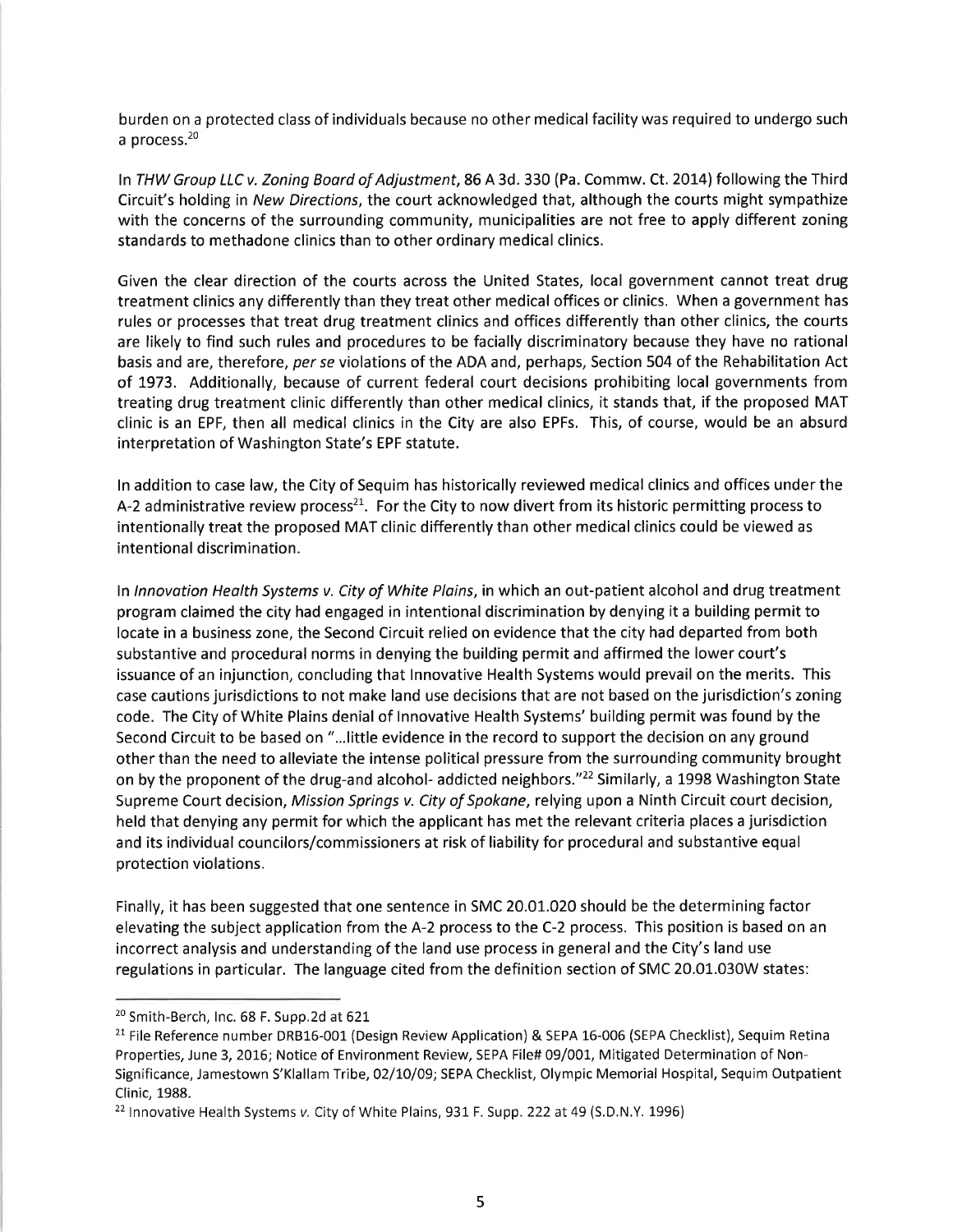" $[t]$ ype C-1, C-2, C-3 processes" means processes which involve applications that require the exercise of substantial discretion and about which there is a broad public interest"<sup>23</sup> (emphasis added). While there is no question that the subject project has generated "public interest", the subject application also provides little opportunity to exercise "substantial discretion" due to the fact that the application consists of a building permit which is ministerial, design review which is not listed in the table of application types, but nevertheless required, and SEPA which has its own procedural and substantive limitations and does not offer "substantial discretion. Therefore, how would this definition be applied? It appears some only want the "broad public interest" words to be considered while ignoring the "substantial discretion" language. Frankly, the theory that the degree of "public interest" should be used to determine what type of process a permit should be subjected to falls apart when examined closer. For example, there have been plenty of amendments to the comprehensive plan and/or zoning ordinance that generated little public interest, but stíll went before the City Council for a decision. Because these amendments did not generate public interest should they have been decided by some other decision-making body such as a hearings examiner or staff? The answer should be, of course not, but this example illustrates the fallacy of such an idea.

It is difficult to imagine the City being able render a decision that wasn't arbitrary and capricious if definítions are used to establish procedural or regulatory guidance and/or policy. How would definitions be calibrated to be consistent, predictable and fairly applied over time? One can only imagine the chaos that would occur when an application, that is being processed, suddenly faces a local groundswell against it. This type of chaos is not supported by Washington State land use law which "requires counties and cities planning under the act to adopt procedures for fair and timely review of project permits under RCW36.70B.020(4),...<sup>"24</sup> to ensure local permitting procedures implement goal 7 of the Growth Management Act.<sup>25</sup> State law requires local governments to create land use permitting processes that achieve consistency and order in procedural requirements, something that is not possible if we relied on definitions instead of predetermined standards and procedures to guide our decisionmaking process as required by law.  $26$ .

Although definitions are helpful to understand the meaning and intent or certain terms, definitions are not intended to serve in place of a jurisdiction's clear procedural policy. The City's procedural policy directing the "typing" of permit applications is found in SMC 20.01..040 and Table 2, SMC 20.01.030 and is consistent with WAC 365-196-845 by categorizing permits as: (i)Permits that do not require environmental review or public notice, and may be administratively approved; (ii) Permits that require environmental review, but do not require a public hearing; and(iii) Permits that require environmental review and/or a public hearing, and may provide for a closed record appeal. The permit "typing" process outlined in WAC 365-196-845 recognizes jurisdictions administer many different types of permits and these permits can generally be categorized into groups based on process. Each process is assumed to attract a certain level of public interest, although that is just as assumption and not a rule. The permit "typing" process required by the above referenced WAC does not suggest definitions should be used in the permit typing process.

<sup>&</sup>lt;sup>23</sup> SMC 20.01.030W

<sup>&</sup>lt;sup>24</sup> WAC 365-196-845(1)

<sup>&</sup>lt;sup>25</sup> RCW 36.70A.020(7) Permits. Applications for both state and local government permits should be processed in a timely and fair manner to ensure predictability

<sup>&</sup>lt;sup>26</sup> WAC 365-196-845 Local project review and development agreements sets forth the permit process requirements and contains no mention of using a jurisdiction's definitions in the permitting process.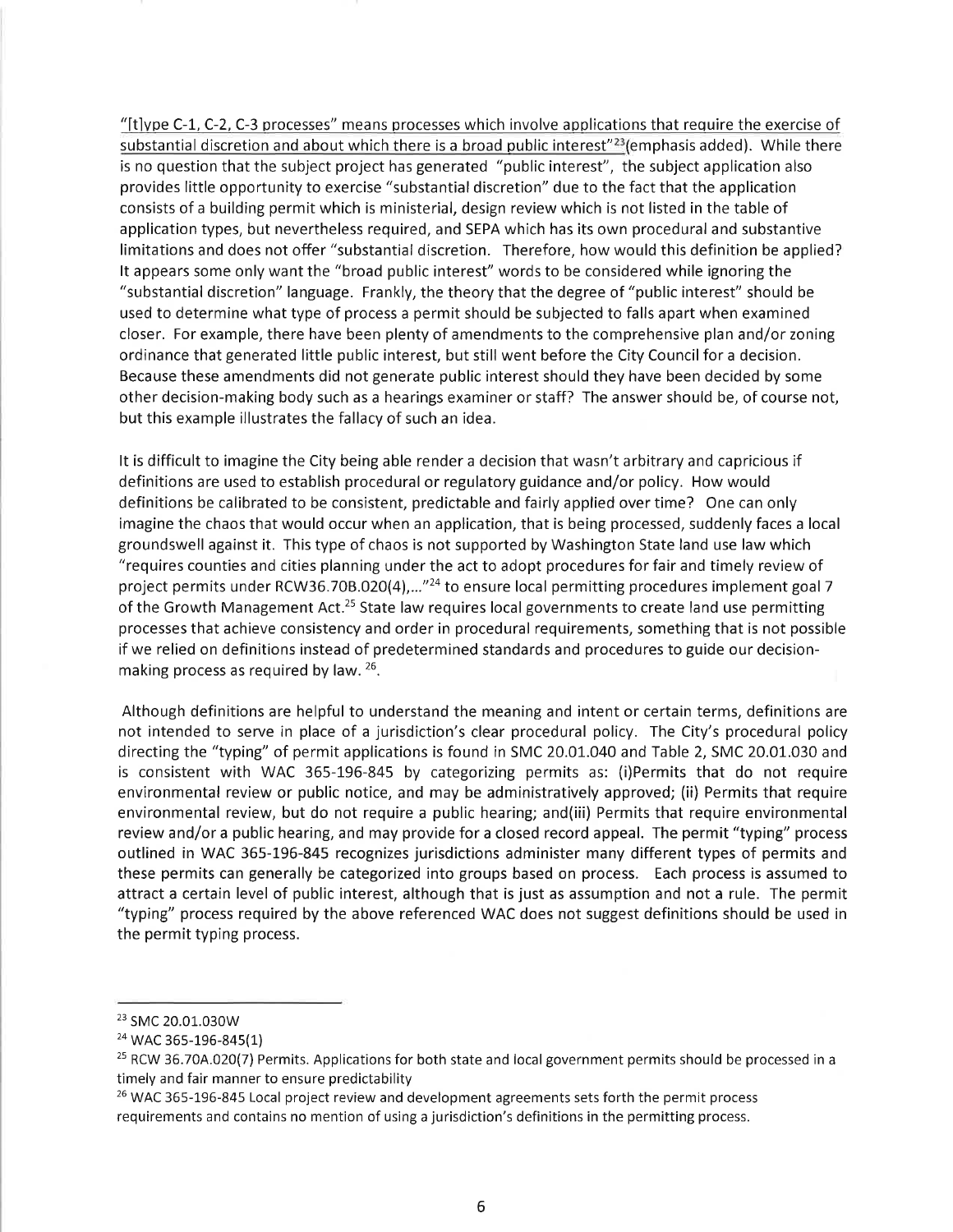Finally, isolating a portion of one definition from the statute and using it to base a procedural decision on is contrary to the canons of statutory interpretation which requires the reader to give meaning to every word and to consider all parts of the statute together.

Conclusion: Based on the above discussion, I find the Jamestown S'Klallam Tribe's MAT clinic application will follow the A-2 processing path per SMC 20.01.090, design review pursuant to SMC 18.24.033 and SEPA. This process is consistent with the City's past processing practices for other medical clinics and offices and compliant with the ADA and federal case law.

A decision on an A-2 permit application is made by the Director after the application has been reviewed by the City Engineer, Public Works Director, Police Chief and Fire District 3 for consistency with SMC 18.24.

Appeals: Appeal of Administrative lnterpretations and Decisions. Administrative interpretations and administrative Type A-L and Type A-2 decisions may be appealed, by applicants or parties of record, to the hearing examiner per SMC 2O.O1^.24O(A). Appeals must be accompaníed by the required appeal fee in the amount of s600.00 (sMc 3.68)

Classification of an application shall be subject to reconsideration and appeal at the same time and in the same way as the merits of the application in question (SM 20.01.040).

Date  $\ddot{\circ}$ 

Berezowsky, Community Development Director